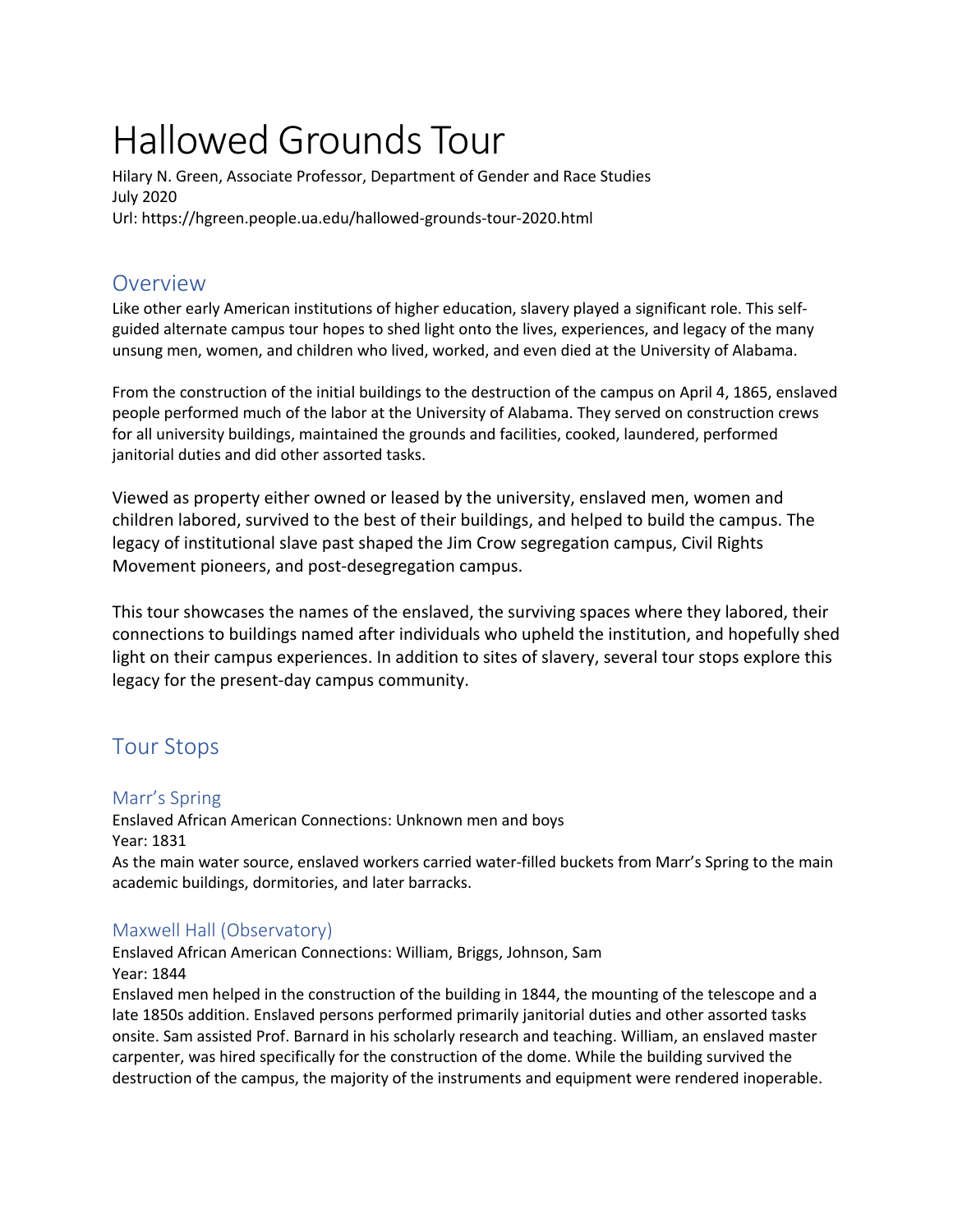#### Woods Hall

#### Year: 1867-1868

Built between 1867 and 1868, this building was named after Alva Woods, the first university president, and was the first building constructed after the Civil War. His administration saw the first significant usage of enslaved people at the campus. Originally called the "barracks," the citadel-style building served as a dormitory, classrooms and a dining hall. It was constructed using both salvaged bricks from the buildings that were destroyed in the Civil War and new bricks. It reflects the postwar rebirth following its destruction by federal forces, Confederate defeat, destruction of slavery, and emancipation.

#### Garland Hall

#### Year: 1888

Built in 1888, this building is named after the third university president, Landon Cabell Garland. He was the last president to employ his own personal enslaved property, University-owned, hired out, and impressed enslaved laborers at the university before and during the Civil War.

#### Clark Hall

#### Year: 1884

Located on site of the former Lyceum, the building is named after Willis G. Clark, a University trustee from 1876 to 1898. His "History of Alabama" traces the development of education in the state of Alabama from its antebellum origins to the extension of public schools to all Alabamians, white and black after the Civil War. His tenure reinforced racial hierarchy and access to higher education that lasted until campus desegregation.

#### Manly Hall

#### Year: 1885

Built in 1885, the building is named after the second and longest serving university president Reverend Basil Manly. As a large slaveholder, he oversaw the construction of the President's Mansion and the original outbuildings. He employed his own enslaved property, University-owned, and rented laborers throughout the campus. Manly also advocated the religious defense of slavery as an institution. In 1861, he gave a prayer at President Jefferson Davis's inauguration. Ironically, it currently houses the Department of Religious Studies and the Department of Gender and Race Studies.

#### B. B. Comer Hall

#### Year: 1908

Braxton Bragg Comer attended the University during the last year in which the institution of slavery was employed. He was forced to leave before federal troops destroyed the campus. He served as the governor of the state of Alabama. He is known for deriving personal wealth from his family's interests in the Comer Farm and Eureka Mines that employed convict-leased labor (predominantly African American), his opposition to child labor laws, and efforts to disenfranchise black and poor white Alabamians.

#### Steward's Hall/Gorgas House

Enslaved African American Connections to Site or Building Namesake: Ben, Moses, William, Andy, Schooler, Pierce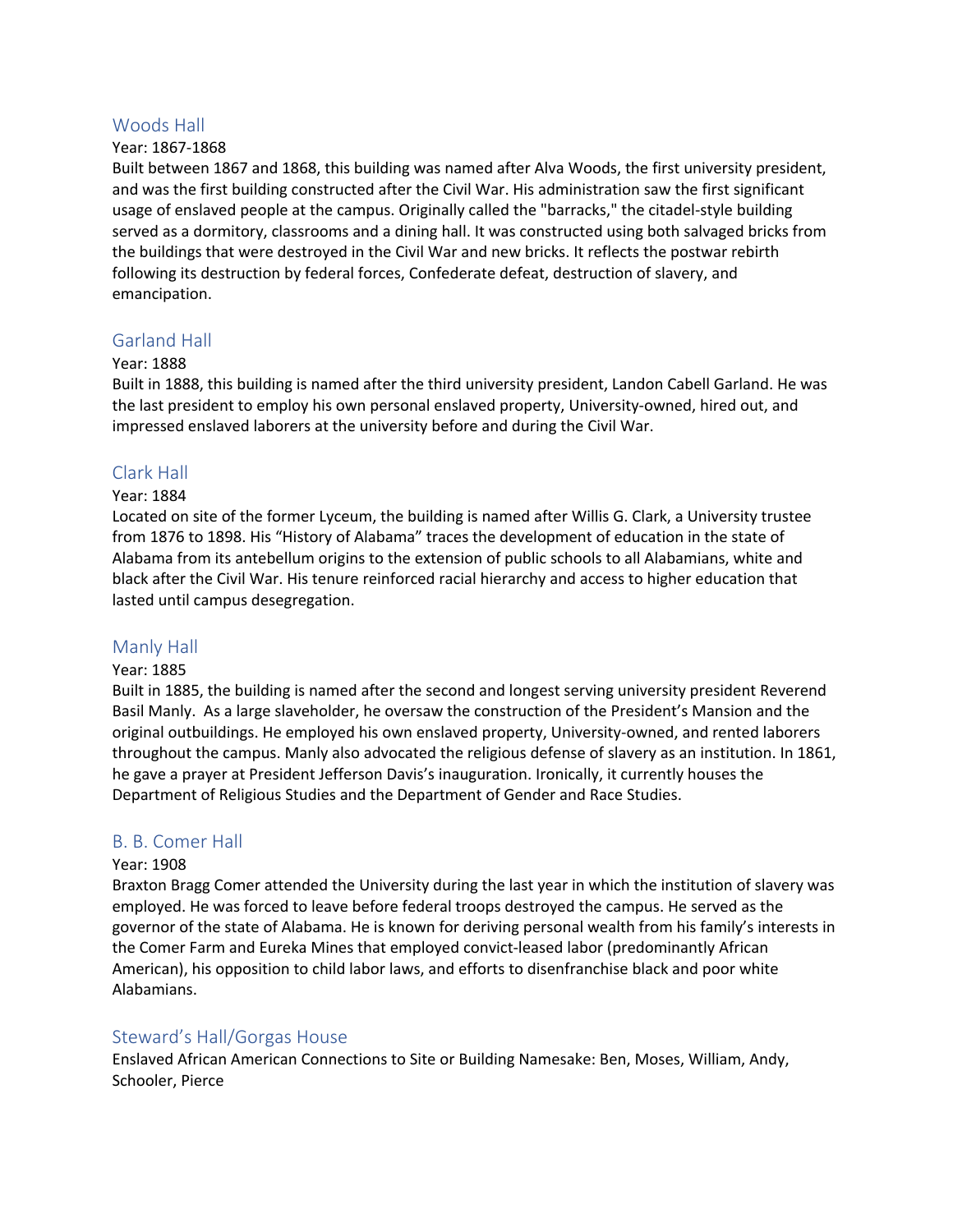African American Legacy Connections: Unknown black man featured in photograph with Amelia Gorgas and her son William Crawford Gorgas

Year: 1829

As the first building on campus, enslaved people worked on its construction as well as all other campus buildings later erected. Students lost use of the building as the Campus Dining Hall after repeatedly threatening and inflicting violence on faculty and administrators. This similar behavior and worse was routine among enslaved workers in the dining hall who served and cleaned up after the rowdy students and replaced damaged furniture. The converted building was then employed as a residence, lodgings for students and visitors, and student recitations on the first floor. After the conversion, enslaved individuals continued to work in the building up until the destruction of the campus. Currently, it serves as a museum dedicated to the life and work of the Gorgas family, with particular emphasis on Amelia Gayle Gorgas.

### Morgan Hall

Enslaved African American Connections to Site or Building Namesake: Unknown men and boys Year: 1911

Prior to the construction of the current building, a two-story brick kitchen that prepared food for the Campus Dining Hall (Steward's Hall/Gorgas House) was located here. Enslaved people prepared the food. They also carried buckets of water to the building and then moved food to the dining hall for service. John Tyler Morgan, the building namesake, was a former Confederate general, who worked to extend Jim Crow across the nation, advocated for the forced African American migration, and rose to leadership in the Montgomery chapter of the Ku Klux Klan. Currently, the lobby showcases art from the Paul R. Jones African American Art Collection. The original building plaque has been removed during the 2019-2020 academic year.

## Guard House/Little Round House

Enslaved African American Connections: Neal, Crawford, Gabe Year: 1862

Built in 1862, this small building provided shelter to cadets on sentry duty during inclement weather. It also served as the headquarters for the Drum Corps, which consisted of rented slaves beginning shortly after its construction. Neal, Gabe and Crawford (Crawford replaced Neal in 1864) assisted with cadet drilling, provided music, and alerted cadets when federal forces approached the university in the early morning of April 3, 1865. In 1961, the UA yearbook featured this building on its cover and section breaks as a symbol of massive resistance to desegregation. It currently has a historical marker. This Civil War era slave cabin is now no tailgate zone during football season.

## Little Round House Marker

Enslaved African American Connections: Neal, Crawford, Gabe

#### Year: c. 1990s-2000s

Marker text reads: "Constructed as a guard house for the Alabama Corps of Cadets during the early 1860's, the Little Round House provided shelter from inclement weather for cadets on sentry duty. Until 1865, it also housed the University Drum Corps, which was composed of rented slaves. One of the few University buildings not destroyed by Union forces when the campus was burned in 1865, this building became the office of the University surgeon in 1871, and was used later by non-military students as a residence. In 1888, the building became a storage area for University records and in 1933 the Jasons, a men's honor society, was permitted to use it as headquarters. In 1990, the building was converted into a memorial for all honor societies of the University."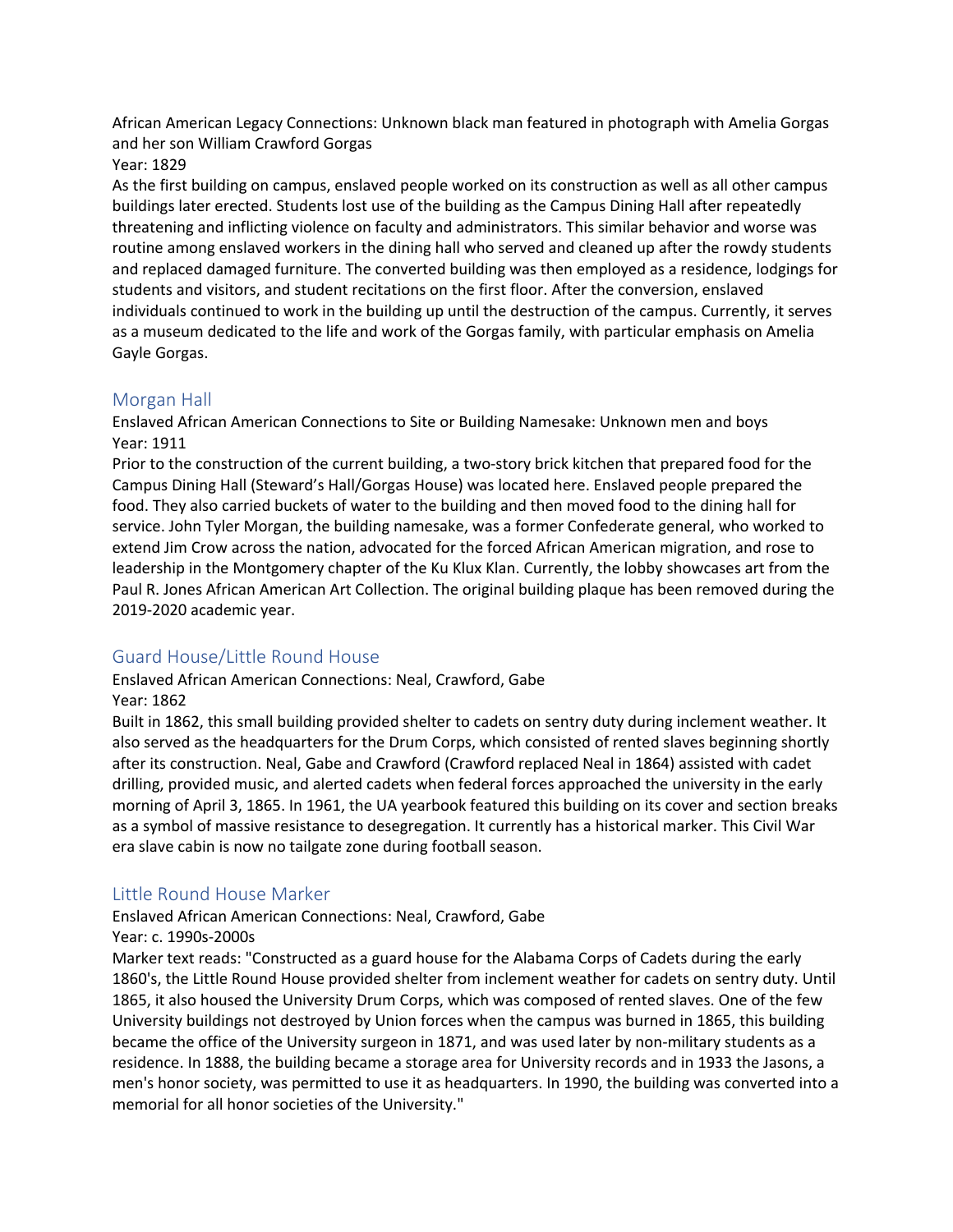## Oliver-Barnard Hall

Enslaved African American Connections: Sam, Luna, Morgan Year: 1889

Built in 1889, this building is named after Frederick Augustus Porter Barnard, an antebellum faculty member. Barnard frequently employed Sam and Moses in his scholarly research. He is also noteworthy for his use of Luna and other enslaved women on campus. The latter has been the focus of university historians and other scholars studying institutional slavery and its complex legacies.

## The Mound (Franklin Hall)

#### Year: 1887; Franklin Hall (1835-1865)

Enslaved African American Connections: Arthur, William, Anderson

Enslaved servants worked in all of the dormitories (barracks, 1861-1865). Enslaved men serving students at Franklin Hall often slept where it was possible in the stairwell, hallway, and even on the surviving front stoop. Franklin Hall (1835-1865) was one of the buildings destroyed by federal forces on April 4, 1865. Unsalvageable bricks were placed in the memorial to the antebellum campus, slavery, and Confederate defeat.

## Gorgas Library (The Rotunda)

#### Year: 1939

Enslaved African American Connections to Site or Building Namesake: Silas

Immediately south of the Gorgas Library steps, flagstones denote the lower half of the Rotunda's foundation. William Nichols designed the Rotunda to serve as the library. Destroyed by federal forces, later remembrances often detailed the concerted attempts to save the building. In 1935, university historian James D. Anderson recounted the efforts of the librarian and "Silas Pratt, a colored slave" to save the Rotunda from destruction in a play entitled, "Destruction of the University of Alabama Library: An Episode of the Civil War." On June 8, 2020 UA officials removed two Confederate plaques (Shockly's Escort Company of Cavalry and Storrs Cadet Troop) from the main entrance of this building.

## UDC Memorial Boulder

Enslaved African American Connections: Countless Civil War impressed and hired out enslaved laborers Year: 1914

The coerced labor of enslaved people proved essential to the university during the Civil War. Their contributions, though, were not included in the United Daughters of the Confederacy (UDC) memorial erected in 1914 on the quad. Originally, this memorial sat up on a mini-mound closer to the library with a low brick enclosure at the base. Renovations of Gorgas Library forced its relocation to its present location and design. On June 8, 2020, UA officials removed the plaque and then entire on UDC monument the next day to an undisclosed location.

## The Quad

#### Year: 1831

Enslaved African American Connections to Site or Building Namesake: Unknown men and boys Enslaved men and boys regularly crossed this greenspace in their movements around campus. Enslaved women's movements were restricted and limited. More importantly, large teams (and rarely named men and teens) maintained the manicured appearance of the lawn. Their labor represents the majority of the "unknown" enslaved laborers.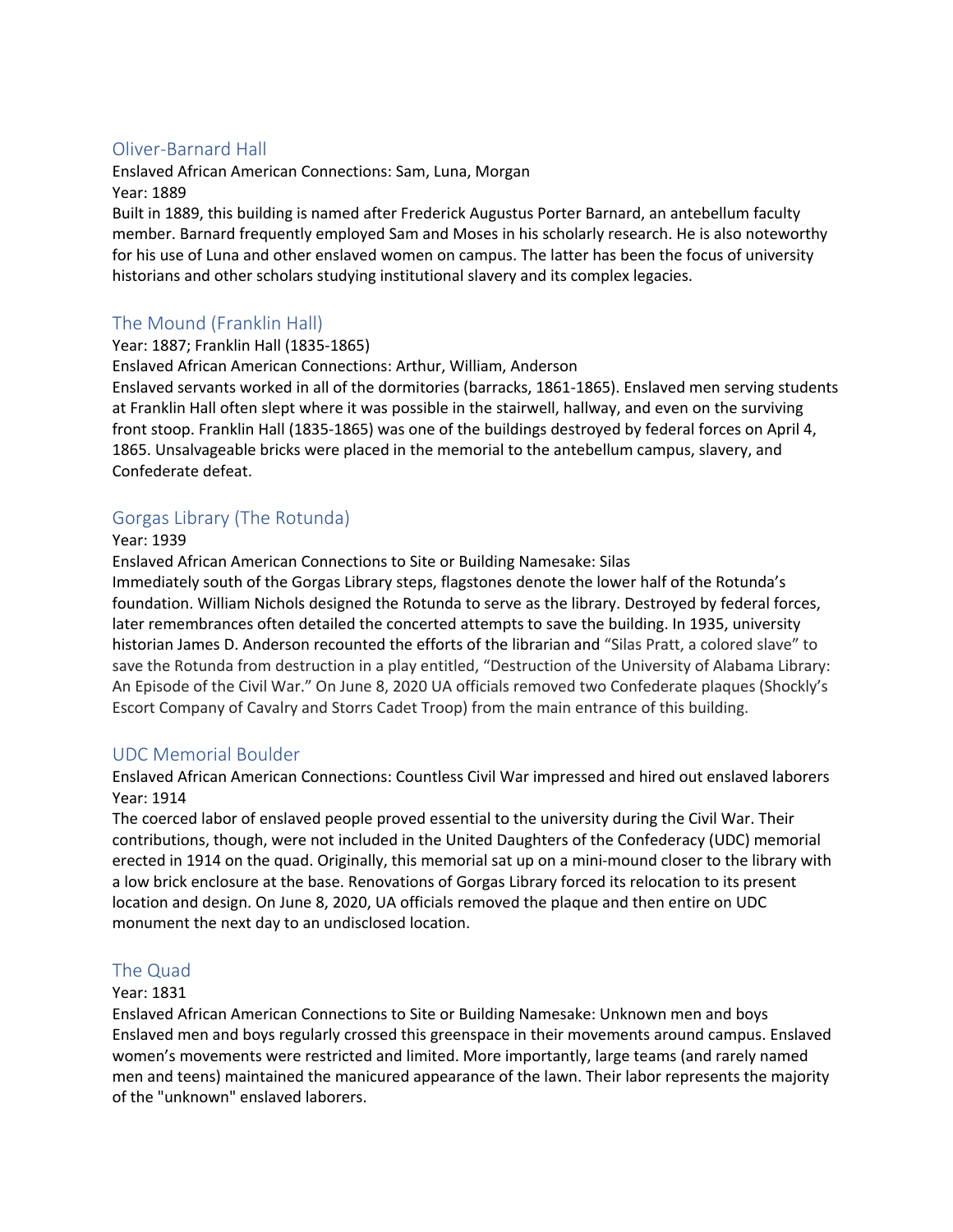## Presidents' Mansion and Original Outbuildings

Enslaved African American Connections: Mary, Sabra, Lydia, Binkey, Archy, William "Boysey" African American Legacy Connections: Henderson Johnson, Jeremiah Barnes, Cornelius Garland, Claiborne Garland, Dan Spencer

#### Year: 1841

Built in 1841 both Presidents Manly and Garland employed their own slaves in the Presidents' Mansion. They also rented out others for service at the mansion, especially when entertaining. The four original outbuildings remain. Two outer buildings were originally used as the quarters for the personal slaves of Manly. The one closest to the mansion was employed as the kitchen. The other contained the well and was used as a washroom. During the events leading up to the destruction of the campus, President Garland employed enslaved cooks and servants to gather necessary food and supplies for the retreat from Tuscaloosa to Marion, Alabama. According to university lore, Mrs. Garland and several enslaved servants (but not all) prevented its destruction. For the majority, they celebrated emancipation. Henderson Johnson, Jeremiah Barnes, Cornelius Garland, Claiborne Garland and Dan Spencer are among those who built significant religious, educational and political institutions in Tuscaloosa during Reconstruction.

#### Nott Hall

#### Year: 1922

Constructed in the early 1920s, it is named after Josiah C. Nott, a physician and racial theorist from Mobile, Alabama who served as one of the founders of the Medical School in Mobile. He is more known for racial theory works, including the *Types of Mankind*. In this 1854 publication, Nott promoted a belief in polygenesis (multiple and separate evolutionary origins) as a justification for slavery, racial subordination, and white supremacy. After the Civil War, Nott did not change his views on African Americans. He felt that they as well as other inferior races lacked the capacity to learn and would remain intellectually deficient. He attempted to reclaim the former medical school from being used as a school for black children in Mobile. His efforts failed. The Medical School became one of the premier schools for black children in the state of Alabama.

#### Smith Hall

#### African American Legacy Connections: Autherine Lucy

#### Year: 1910

After the Civil War, there were multiple mounds, including the Franklin Hall mound. Smith Hall was located on and near several mounds. Students were upset during the construction of the building. Even though Smith was a beloved faculty member, construction eliminated several mounds for backfill. Students also deemed it too expensive as a result of the geological artifacts and equipment it contained. On February 6, 1956, Autherine Lucy attended class on the second floor as a mob gathered outside the front entrance. She escaped but UA officials expelled here on February 28, 1956. Currently, the UA Museum of Natural History is housed in the building.

#### Tuomey Hall

Enslaved African American Connections: Moses

Year: 1888

Built in 1888, this building is named after Michael Tuomey, an antebellum faculty member. Moses served as a field aid during his geological mapping tour of the state. As faculty, Tuomey regularly made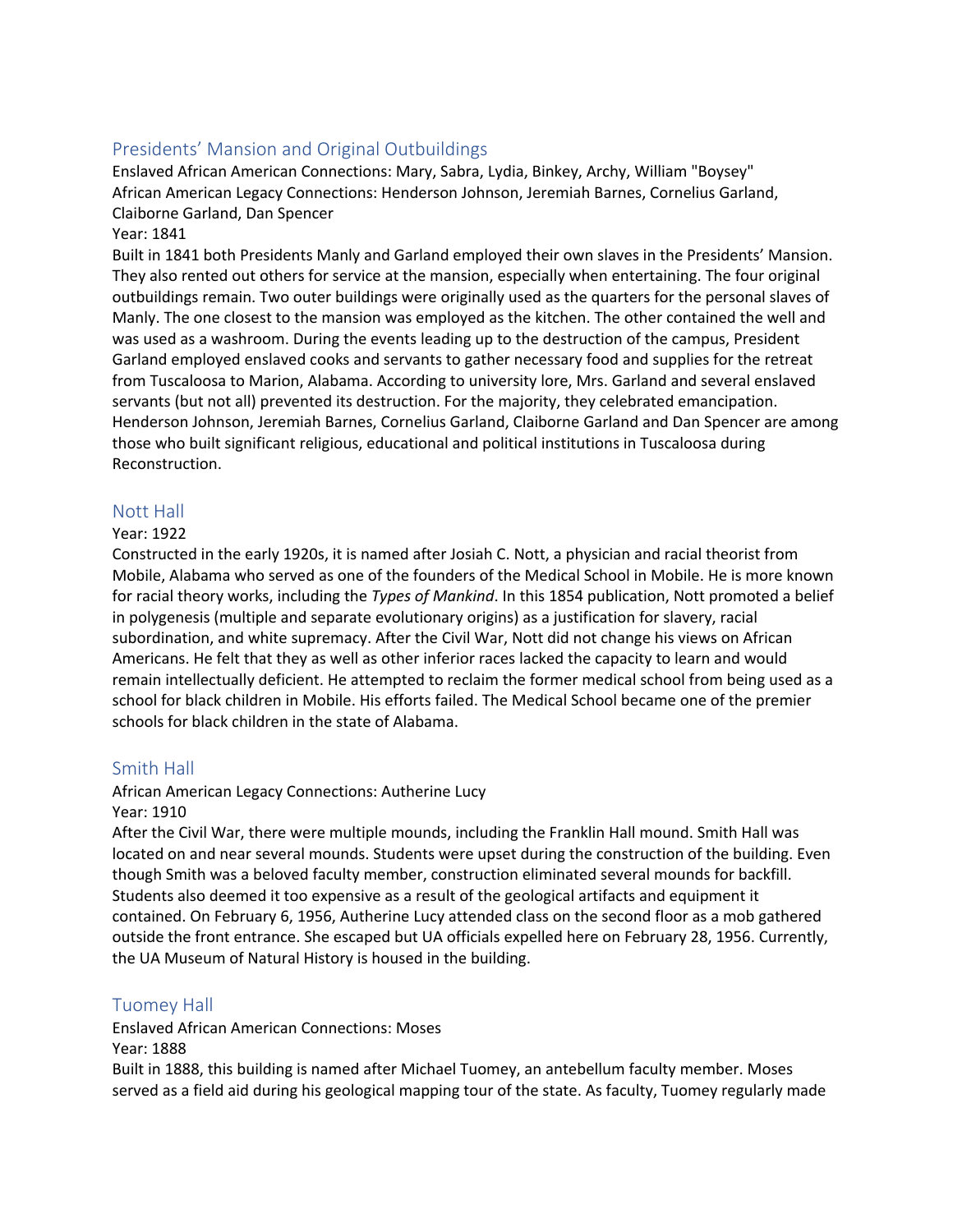decisions regarding the labor, hires, purchases and sales of enslaved people.

## Madison Hall footings and marker

Enslaved African American Connections: Unknown men and boys Year: 2015

The footing and marker highlight the remains of Madison Hall. Enslaved workers helped in the construction of this building and then worked in the building up until April 4, 1865. Marker text reads: "This plinth identifies the southeast corner of Madison Hall, constructed in the late 1850s. Madison Hall was used for classrooms, administrative offices, dining and as a residence hall. It was destroyed when the Union Army burned the campus in April 1865. This site was excavated in 1975 as part of the University's Bicentennial.

#### UDC Tiffany Memorial Stained Glass Window (Mary Harmon Bryant Hall)

Enslaved African American Connections: Countless Civil War impressed and hired out enslaved laborers Year: 1925

After being located in the original Gorgas library (1925-1939) and current Gorgas library (1939-1993), the UDC Tiffany Memorial Stained Glass window is currently located in W. S. Hoole Special Collections on the second floor of Mary Harmon Bryant Hall with other research materials on the role of slavery and its legacy at the university. Tiffany Studios of New York stained glass memorial window created by the United Daughters of the Confederacy (UDC) in 1925.

#### Cemetery and Slavery Apology Marker

Enslaved African American Connections: Jack, William "Boysey" Year: 2006

Owned by Manly, two enslaved individuals are buried near the cemetery next to the Biology building. After dying from "bilious pneumonia," President Manly described Jack in his diary as "an African, a Methodist, honest, and faithful, and was buried there on May 5, 1843." President Manly also recorded William's arrival with his mother and later death from whooping cough on November 22, 1844. Following a coalition movement spearheaded by law professor Al Brophy, the University apologized for slavery in 2004 and erected this apology marker in 2006.

Marker text reads: "Buried near this plaque are Jack Rudolph and William "Boysey" Brown, two slaves owned by University of Alabama Faculty, and William J. Crawford, a University student who died in 1844. Rudolph was born in African about 1791 and died May 5, 1846, from "Bilious pneumonia." Brown was born April 10, 1838, and died November 22, 1844, from "whooping cough." Jack Rudolph and Boysey Brown were among the slaves owned by the University of Alabama and by Faculty. Their burials were honored and recognized by the University of Alabama on April 15, 2004. The Faculty Senate apologized for their predecessors' role in the institution of slavery on April 20, 2004. This plaque honor those whose labor and legacy of perseverance helped to build the University of Alabama community since its founding."

#### Foster Auditorium

African American Legacy Connections: James Hood, Vivian Malone Year: 1939